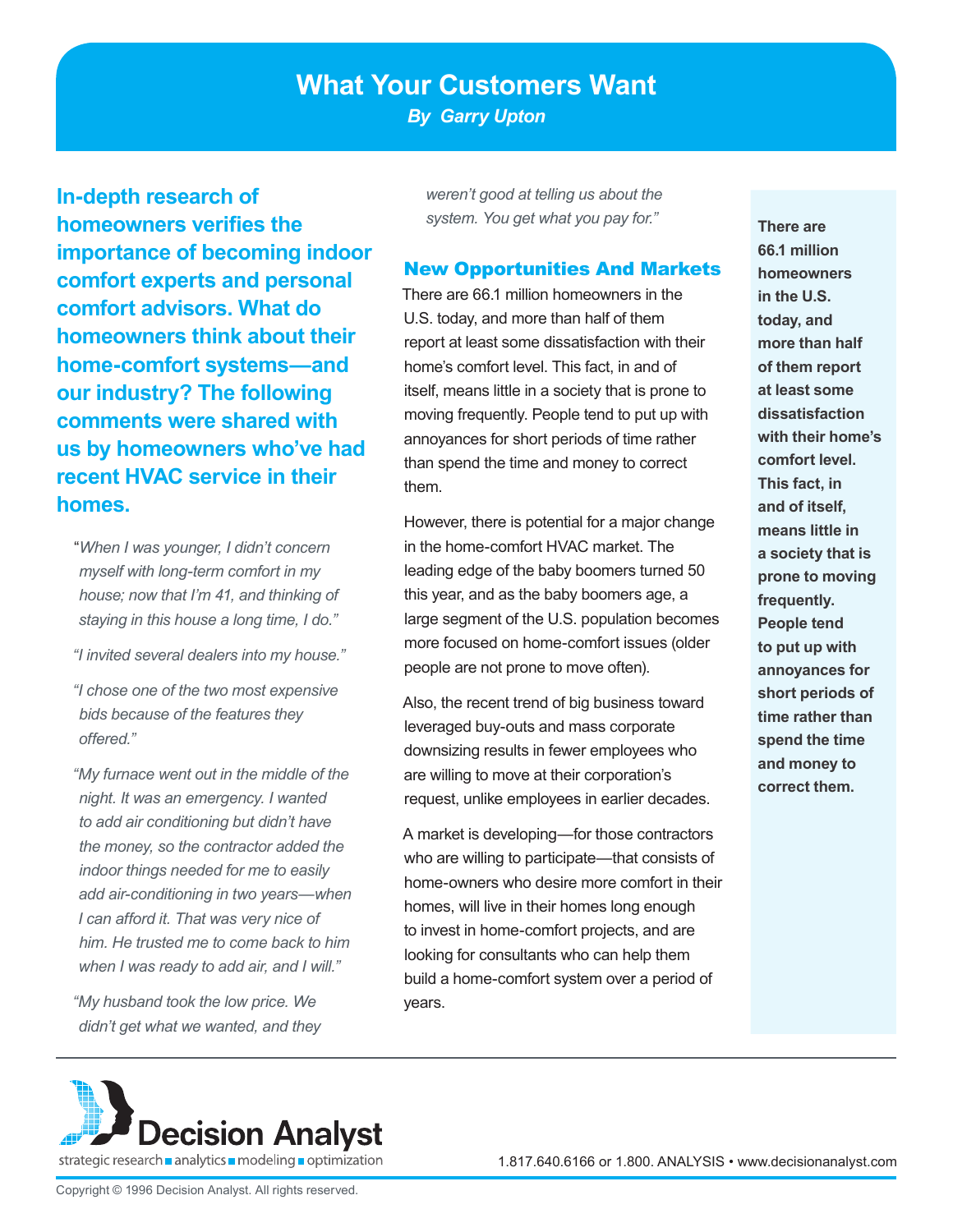During a recent series of home-owner focus groups sponsored by Honeywell and Contracting Business Magazine, the participants spent much of their time discussing how their homes fell short of their desired comfort requirements.

The participants seemed to share many of the same maladies in their homes' comfort systems. For example:

- $\blacksquare$  Most had rooms, whole floors, sides of homes, etc, that would not comfortably heat or cool. One participant in each group who was aware of "zoning" became the zoning expert and answered many of the questions posed by others in the group.
- $\blacksquare$  Many believed their thermostats were in the wrong location (too close to the door, too close to the fireplace, too close to a draft, or in a room no one used).
- Some had still not been told about "set-back" (programmable) thermostats, and were dissatisfied with their HVAC contractors for not informing them about such products.
- Many had allergies and were concerned about indoor air quality. Several had learned about filters and filtering devices and were the proud owners of various filter mediums and devices for the home.

Homeowners who had added special filtering were pleased with its performance, causing many more to become interested in filtering devices.

- $\blacksquare$  Those without air conditioning wanted it. Some without air had benefited from forward-thinking dealers who advised adding an indoor coil with a new furnace in an effort to make adding air more affordable at a later date.
- $\blacksquare$  Those with both heating and air conditioning had a real interest in the humidity levels in their homes (dehumidification in the summer, humidification in the winter). They were interested when the respondents with humidified/dehumidified homes spoke of the comfort that was delivered.

## Why Isn't Opportunity Knocking?

In all of the focus groups, a great deal of interest was generated as the participants who were more informed about "new products" explained the innovations they had added to their home-comfort systems.

With so many people dissatisfied with the comfort level in their homes and wanting to know more about the total comfort that was possible, you might believe contractors' phones would be ringing off the hook. Unfortunately, nothing could be further from the truth.

It appears, from respondents in these sessions, that communication between contractors and residential customers is limited. Home comfort is talked about between friends and neighbors; however, with so little knowledge about "fixes" to improve the system, there is a tendency on the part of the homeowner to live with the problem or move away from it. In addition, when the system delivers even somewhat acceptable comfort, the homeowner devotes little time to thinking about ways to improve it.

Homeowners know very few "experts" today. They don't have a relationship with a contractor, and don't feel they know anyone they can turn to and ask about home fixes. And most consumers don't know of a contractor whom they feel is a home-comfort expert—even though they would trust one to fix their systems if they break down.

It appears that people distrust HVAC contractors in general until a long-term relationship is developed. And why not? Consumers feel there's no reason to have a long-term relationship with an HVAC contractor, since contractors (as represented by sales staff and technicians in the home) have not displayed the knowledge base the customer would like in a consultant. Furthermore, comfort recommendations between contractors are inconsistent.

Of course, the news isn't all bad; some consumers have long-term relationships with contractors, and this group said they believe the contractor knows his business. In other cases, however, consumers said they feel that contractors put them down, or make them feel "dumb," when they're explaining about the comfort-enhancing products that are available.

Finally, many consumers—even those who have longterm relationships with contractors—believe the contractor is always in a selling mode and can't be trusted to recommend what the customer really wants and/or needs.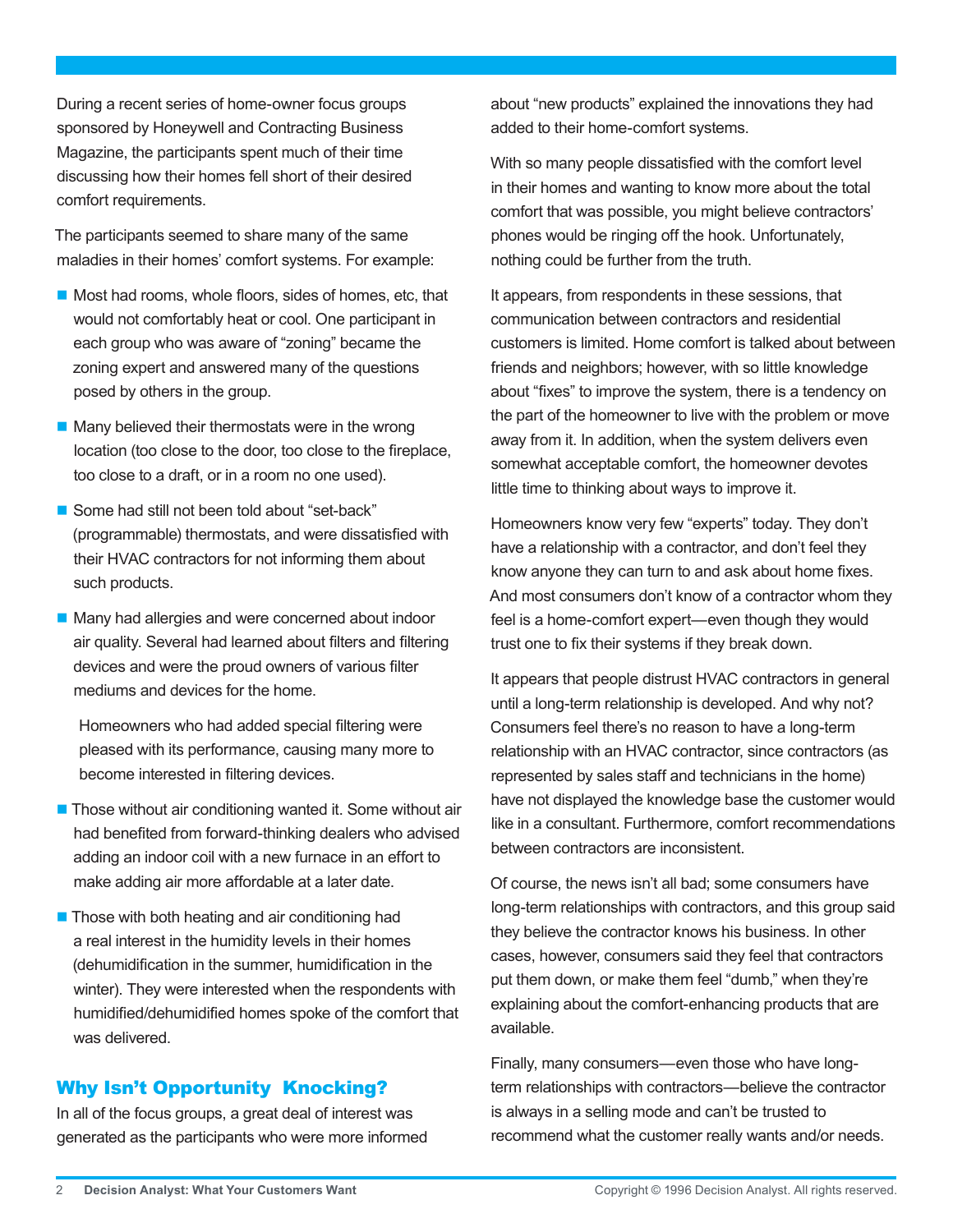### How To Meet High Expectations

Many homeowners judge the contractor by their perception of the service the contractor offers, from the initial phone call to the sales and technical staff that visit with them in their homes.

Findings in this area include some high expectations. HVAC contractors are generally expected to provide the same type of emergency service that homeowners expect from a hospital—especially in the cold climates where a broken furnace in the middle of the night could lead to frozen water pipes and health risks to children, the elderly, and pets. Contractors who advertise that they provide 24-hour service get praise for doing so.

Having a contractor's answering machine take the calls is generally perceived as negative by consumers, and interactive computer communication (telephone communications that guide the homeowner through a string of questions) is definitely negative.

Consumers are leery of salespeople, yet think highly of project coordinators who sell the job, advise the technicians, and return to inspect the final work. These project coordinators also explain the job to the homeowners, covering aspects such as: the work that was completed; how to use the new equipment; how the home-comfort environments should change, and what changes to look for; what's covered by the warranty; mainten-ance suggestions; and suggestions for future comfort adjustments, enhancements, and add-ons.

The homeowners were in general agreement about the type of technician they wanted in their homes. The ideal technician should be great technically and also easy for the customer to talk to. Here's what consumers think about technicians:

- $\blacksquare$  The same technician should be assigned to the same house over time.
- The technician should be dressed appropriately and look professional.
- The technician should be a "people person," someone who looks like they enjoy answering homeowners' questions about the work they are performing.
- $\blacksquare$  The technician should drive a clean, well-marked truck.
- $\blacksquare$  The technician should be aware of homeowner suspicions about people at the door, and stand back from the door until he's properly recognized.
- $\blacksquare$  The technician should always work as neatly as possible, and clean up after the job has been completed.
- $\blacksquare$  Homeowners wish to be respected by the person servicing their homes, and will be especially pleased with the technician who makes them feel important.
- $\blacksquare$  The technician should be trained to identify possible enhancements to the home's comfort and should know the best ways to inform the customer of those enhancement opportunities. The task is a difficult one; the customer wants the information, but does not want a heavy-duty sales pitch from the technician.

### Become A Comfort Consultant

Despite the hurdles, building long-term rapport with homeowners is possible. One thing that's very clear from this research is that homeowners would like to find a comfort consultant they can trust and "keep."

Homeowners who require HVAC service (and who do not have a long-term rapport with a contractor) are always assessing the honesty of the contractor and/or his representatives. While few know how to truly assess honesty, all spend an inordinate amount of time trying.

The contractor who has won a homeowner's trust must also find ways to stay "top-of-mind" with the homeowner. When service is too infrequent, the homeowner may have a tendency to forget who the honest contractor was that they could trust when the next service is needed.

Contractors who use service contracts as a way to become a homeowner's comfort consultant can begin to build a true home-comfort system for the homeowner. The contractor can plan additions to the service two or three years in advance, and can plan the changes to coincide with seasonal lulls in business.

Homeowners who have been sold on service agreements as protection for an expensive piece of equipment, similar to an automobile oil change or tune-up, appreciate the